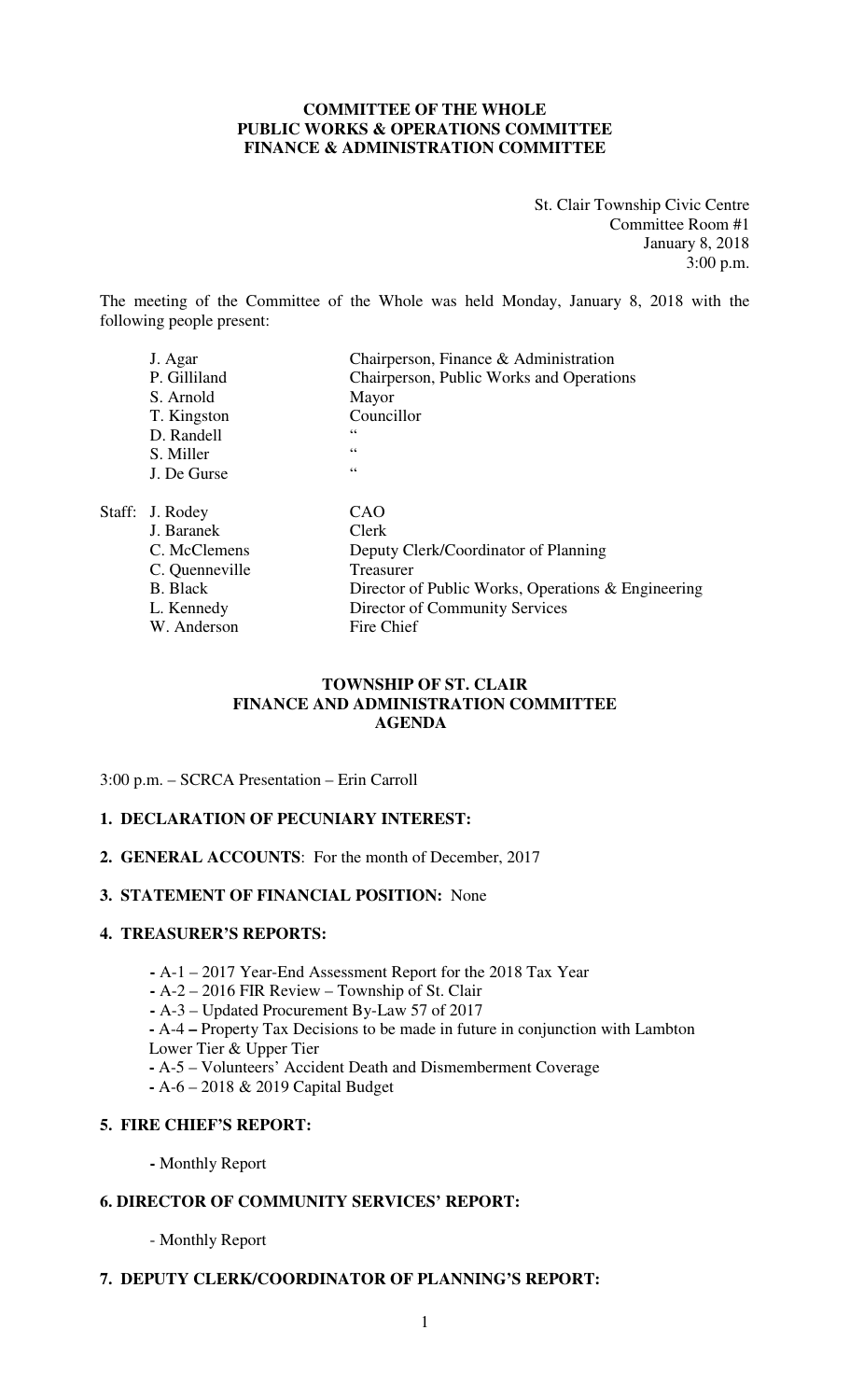**-** Information Only – Planning/Development Summary

# **8. NEW BUSINESS:**

# **9. ADJOURNMENT:**

# **Erin Carroll, Biologist – St. Clair Region Conservation Authority**

At the appointed time of 3:00 p.m., Chairperson Agar welcomed Erin Carroll of the SCRCA to make her presentation.

**\_\_\_\_\_\_\_\_\_\_\_\_\_\_\_\_\_\_\_\_\_\_\_\_\_\_\_\_\_\_\_\_\_\_\_\_\_\_\_\_\_\_\_\_\_\_\_\_\_\_\_\_\_\_\_\_\_\_\_\_\_\_\_\_\_\_\_\_\_\_\_\_\_\_\_\_\_\_** 

The SCRCA is involved with many projects across the Township of St. Clair: naturally significant areas, wetland development, property management and shoreline erosion control.

In addition to all the other wonderful projects undertaken annually by the SCRCA in the Township, Mrs. Carroll offered to undertake necessary mussel inventory and any fish relocation work associated with bridge rehabilitation and reconstruction which will streamline project preparation times.

Chairperson Agar thanked Mrs. Carroll for her very informative presentation and encouraged the SCRCA to continue with their excellent work.

## **1. DECLARATION OF PECUNIARY INTEREST:**

None declared.

## **2. GENERAL ACCOUNTS:**

The Committee reviewed the list of General Accounts. Staff was asked for various clarifications, after which the following motion was approved:

Moved by J. De Gurse Seconded by S. Miller **Motion #1** Be it resolved that this Committee recommend to Council that General Accounts for the month of December 2017, starting with supplier number 222001 to YEL001 totaling \$6,962,768.33 be approved.

**CARRIED** 

## **3. STATEMENT OF FINANCIAL POSITION:**

There was no financial statement submitted for consideration.

## **4. TREASURER'S REPORTS:**

Moved by D. Randell Seconded by P. Gilliland **Motion #2** Be it resolved that report A-1 *Year-End Assessment Report for the 2018 Tax Year* as submitted by Treasurer - Charlie Quenneville dated December 21, 2017 be received as information.

#### **CARRIED**

Moved by J. De Gurse Seconded by P. Gilliland **Motion #3** Be it resolved that report A-2 *2016 FIR Review – Township of St. Clair* as submitted by Treasurer - Charlie Quenneville dated December 5, 2018 be received.

#### **CARRIED**

## **Treasurer's Report A-3 remains Tabled as there was no report to lift this report.**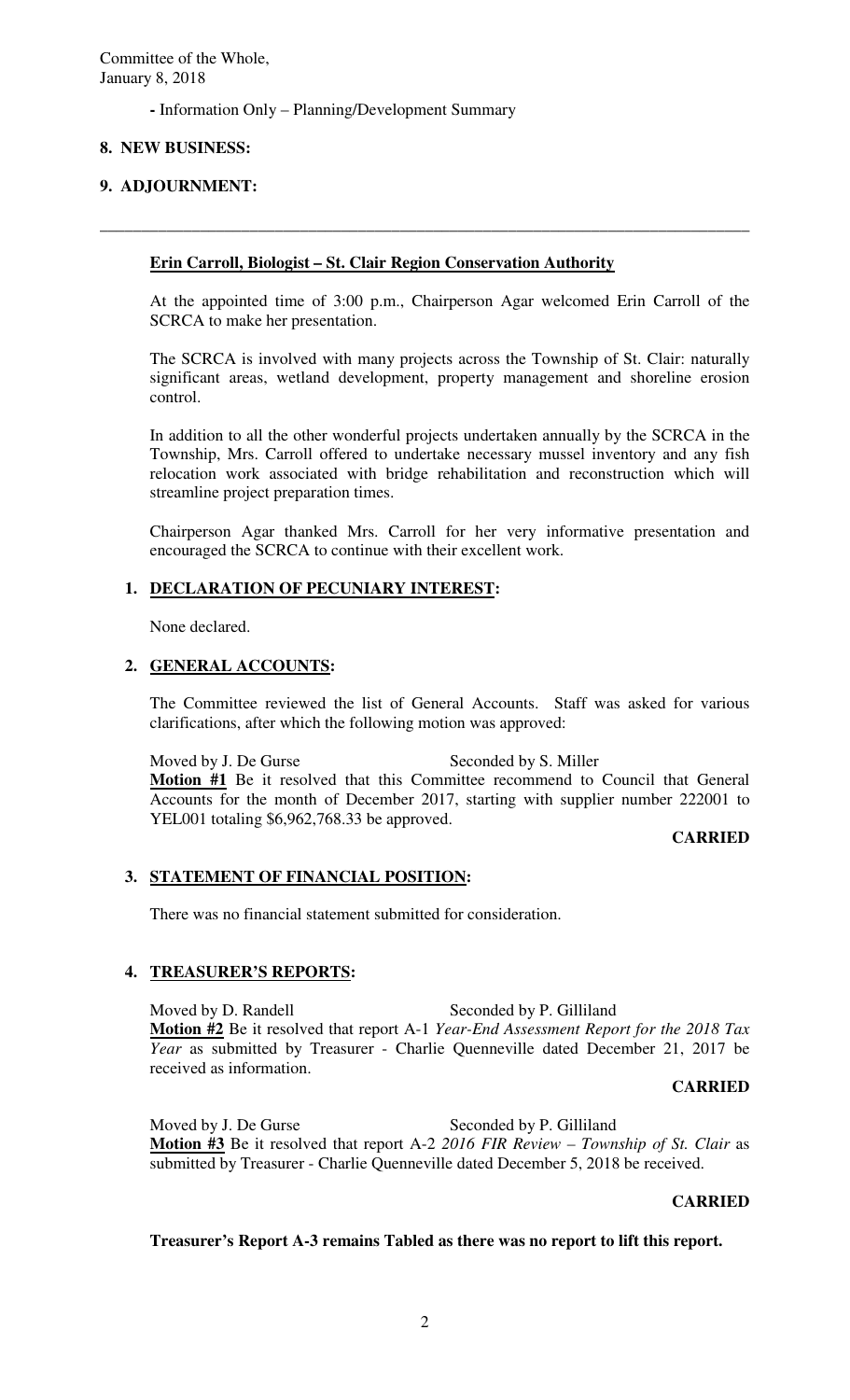Moved by S. Arnold Seconded by P. Gilliland **Motion #4** Be it resolved that report A-4 *Property Tax Decisions to be made in future in conjunction with Lambton Lower Tier & Upper Tier* as submitted by Treasurer - Charles Quenneville dated December 22, 2017 be received as information.

#### **CARRIED**

Moved by S. Arnold Seconded by J. De Gurse **Motion #5** Be it resolved that report A-5 *Volunteers' Accident Death and Dismemberment Coverage* as submitted by Treasurer - Charles Quenneville dated December 27, 2017, be received as information and that each committee and group be advised to comprise annual lists of volunteers expected to be used throughout the year and that they be responsible to update their lists accordingly and notify Township staff when additions or deletions occur.

### **CARRIED**

Moved by J. De Gurse Seconded by P. Gilliland **Motion #6** Be it resolved that report A-6 *2018 & 2019 Capital Budget* as submitted by Treasurer - Charles Quenneville dated December 27, 2017 be received as information.

#### **CARRIED**

Moved by S. Arnold Seconded by T. Kingston **Motion #7** Be it resolved that the following two recommendations be approved:

- That the 2018 Capital Budget be approved after December 14, 2017 including Council resolutions and the use of development charges for 2018-31 Indoor Recreation for \$40,000; 2018-40 Police Building for \$15,000; project 2018- 104 for roads for \$245,285; project 2018-200 for Storm Sewer for \$39,000; and, project 2018-450 for Public Works for \$8,932 subject to final approval of the 2018 Operating Budget; and,
- That the 2019 preliminary capital budget be approved subject to approval of the Operating Budget.

#### **CARRIED**

## **5. FIRE CHIEF'S REPORT:**

Moved by D. Randell Seconded by J. De Gurse **Motion #8** Be it resolved that the monthly report as submitted by the Fire Chief Walt Anderson dated January 8, 2018, be received as information.

#### **CARRIED**

Moved by S. Arnold Seconded by D. Randell **Motion #9** Be it resolved that the current Council encourage the next Council to work with the Town of New Liskeard towards a deal to send them the two fire vehicles which are being replaced in 2018.

#### **CARRIED**

Moved by P. Gilliland Seconded by T. Kingston **Motion #10** Be it resolved that generators be purchased for the purpose of providing power for emergency shelters for the Community Centres in Sombra and Port Lambton, and for the Legion in Corunna and they all be financed by the Education and Environment Fund.

## **CARRIED**

## **6. DIRECTOR OF COMMUNITY SERVICES' REPORT:**

Moved by T. Kingston Seconded by P. Gilliland **Motion #11** Be it resolved that the monthly report submitted by the Director of Community Services - Linda Kennedy dated January 4, 2018 be received as information.

#### **CARRIED**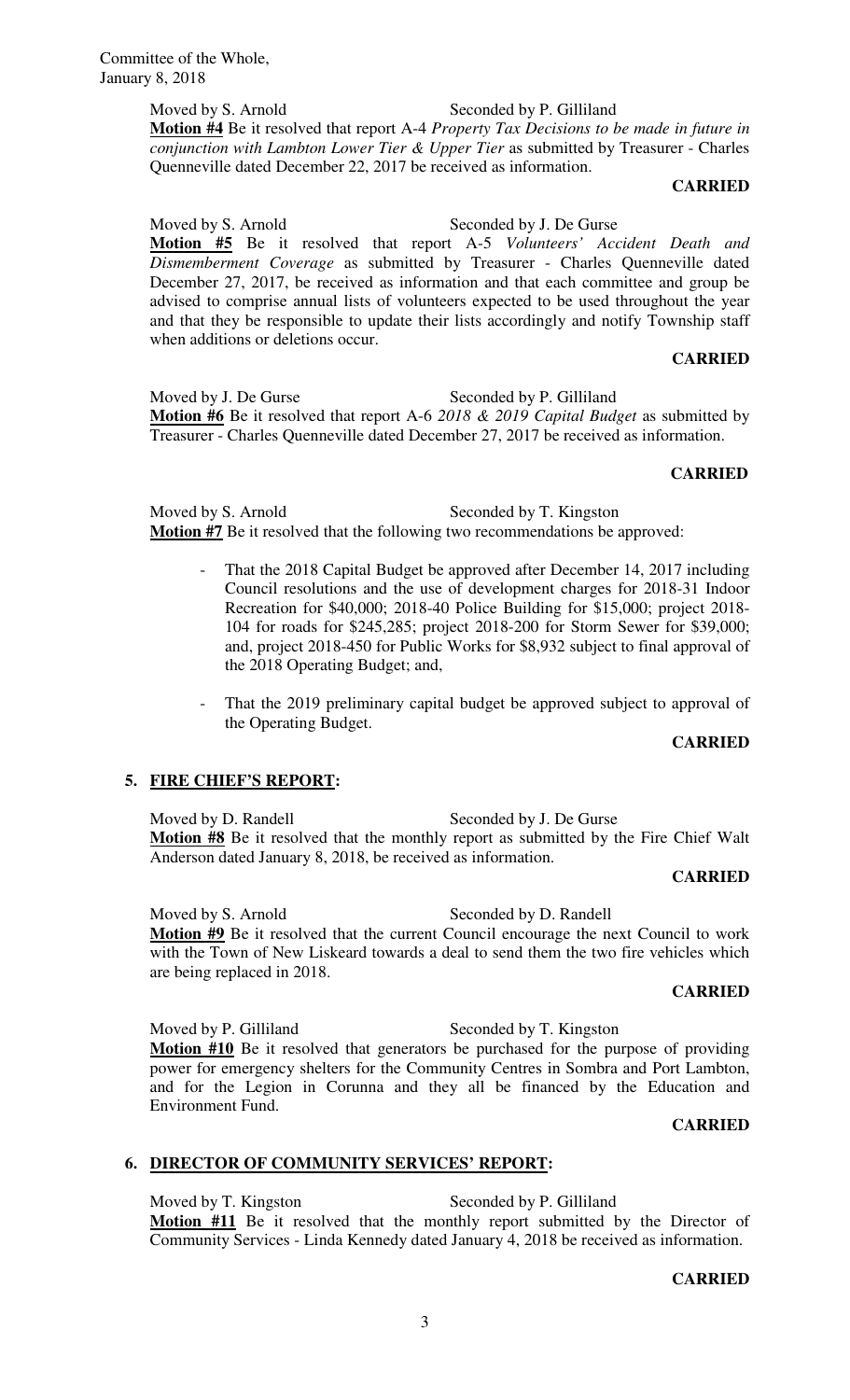\_\_\_\_\_\_\_\_\_\_\_\_\_\_\_\_\_\_\_\_\_\_\_\_\_ \_\_\_\_\_\_\_\_\_\_\_\_\_\_\_\_\_\_\_\_\_\_\_\_\_

Committee of the Whole, January 8, 2018

> Moved by S. Arnold Seconded by P. Gilliland **Motion #12** Be it resolved that consideration for consultation towards the Moore Sports Complex refrigeration system be lifted from the table.

# **CARRIED**

Moved by S. Miller Seconded by J. De Gurse **Motion #13** Be it resolved that Council approve \$40,000 to be allocated for consultation/study purposes to evaluate and begin the process to change the arena refrigeration from a direct ammonia system.

# **CARRIED**

Moved by S. Miller Seconded by D. Randell **Motion #14** Be it resolved that Council approve and allocate \$15,000 for roof shingle replacement for the Dedecker Park Utility Building with the project to be awarded to the lowest tender to be financed by the Facilities Life Cycle Reserve.

## **CARRIED**

Moved by S. Arnold Seconded by T. Kingston **Motion #15** Be it resolved that the procurement policy be waived and the Community Services department be approved to order the second Olympia Ice Resurfacer from Resurfice at the cost of \$102,000 to be funded by the OMPF funding.

#### **CARRIED**

Moved by S. Arnold Seconded by P. Gilliland **Motion #16** Be it resolved that Council approve WiFi to be extended to be available throughout the Moore Sports Complex on a secure system, with the funding to be determined at time of installation.

## **CARRIED**

# **7. DEPUTY CLERK/COORDINATOR OF PLANNING'S REPORT:**

Moved by P. Gilliland Seconded by J. De Gurse **Motion #17** Be it resolved that the monthly report submitted by the Deputy Clerk/Coordinator of Planning – Carlie McClemens dated January 3, 2018 be received as information.

## **CARRIED**

# **8. NEW BUSINESS:**

Moved by S. Arnold Seconded by P. Gilliland **Motion #18** Be it resolved that a plug-in to be used by the generator in the event of an emergency be installed at the Civic Centre and that the \$25,000 allocated in the 2018 Capital Budget for a generator at the Moore Sports Complex be transferred to the Civic Centre.

## **CARRIED**

Moved by S. Arnold Seconded by T. Kingston **Motion #19** Be it resolved that the Treasurer be asked to produce a report on the impact of transferring Township financial accounts to one of the few remaining local financial institutions.

## **CARRIED**

# **9. ADJOURNMENT:**

Moved by S. Miller Seconded by D. Randell **Motion #20** That the meeting do hereby adjourn.

The meeting was adjourned at 4:25 p.m.

**CARRIED**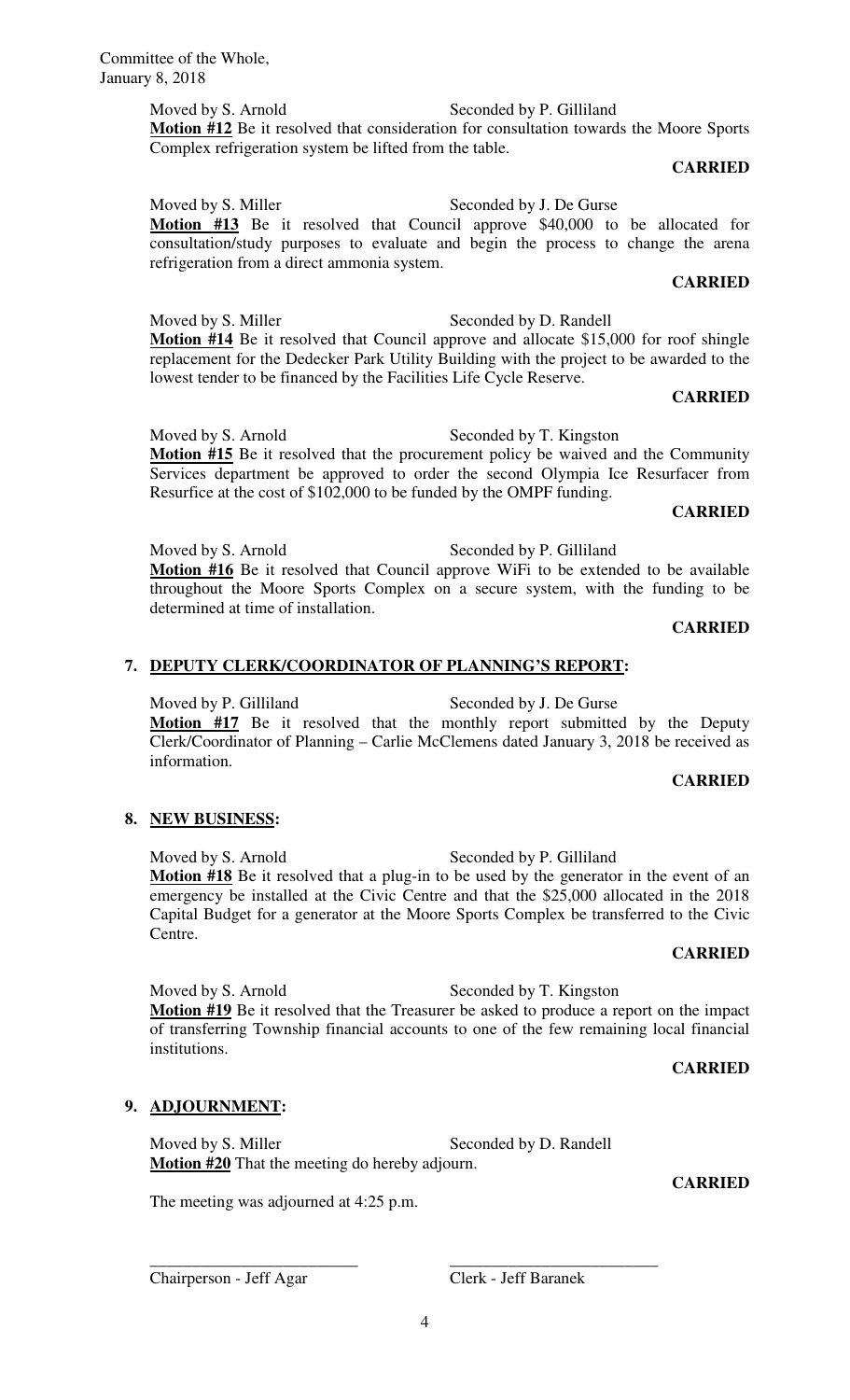## **TOWNSHIP OF ST. CLAIR PUBLIC WORKS & OPERATIONS COMMITTEE AGENDA**

## **1. DECLARATION OF PECUNIARY INTEREST:**

#### **2. COORDINATOR OF OPERATIONS' (WORKS) REPORTS:**

- Monthly Report
- **-** Alleyway between Broadway St. and Moore St. (Port Lambton)
- **-** St. Clair River Trail Maintenance Plan
- **-** Beckwith Street Corunna

# **3. COORDINATOR OF OPERATIONS' (WATER/WASTEWATER) REPORT:**

 **-** Monthly Report

## **4. DRAINAGE SUPERINTENDENT'S REPORT:**

 **-** Monthly Report

## **5. NEW BUSINESS:**

## **6. ADJOURNMENT:**

## **1. DECLARATION OF PECUNIARY INTEREST:**

None declared.

#### **2. COORDINATOR OF OPERATIONS' (WORKS) REPORTS:**

Moved by J. De Gurse Seconded by D. Randell **Motion #1** Be it resolved that the monthly report submitted by the Coordinator of Operations' (Works) - David Neely dated January 3, 2018 be received as information.

\_\_\_\_\_\_\_\_\_\_\_\_\_\_\_\_\_\_\_\_\_\_\_\_\_\_\_\_\_\_\_\_\_\_\_\_\_\_\_\_\_\_\_\_\_\_\_\_\_\_\_\_\_\_\_\_\_\_\_\_\_\_\_\_\_\_\_\_\_\_\_\_\_\_\_\_\_\_

#### **CARRIED**

Moved by T. Kingston Seconded by J. De Gurse **Motion #2** Be it resolved that the report regarding an Alleyway between Broadway and Moore St. (Port Lambton) submitted by the Coordinator of Operations' (Works) - David Neely dated January 3, 2018 be received as information.

#### **CARRIED**

Moved by S. Miller Seconded by T. Kingston **Motion #3** Be it resolved that the alley immediately south of 4402 St. Clair Parkway be declared surplus and half be offered to both adjoining land owners according to the Township of St. Clair Surplus Land Policy.

#### **CARRIED**

Moved by J. Agar Seconded by D. Randell **Motion #4** Be it resolved that the report regarding the St. Clair River Trail – Maintenance Plan submitted by the Coordinator of Operations' (Works) - David Neely dated January 3, 2018 be received as information.

#### **CARRIED**

Moved by J. Agar Seconded by J. De Gurse **Motion #5** Be it resolved that the report regarding Beckwith Street - Corunna submitted by the Coordinator of Operations' (Works) - David Neely dated January 3, 2018 be received as information.

#### **CARRIED**